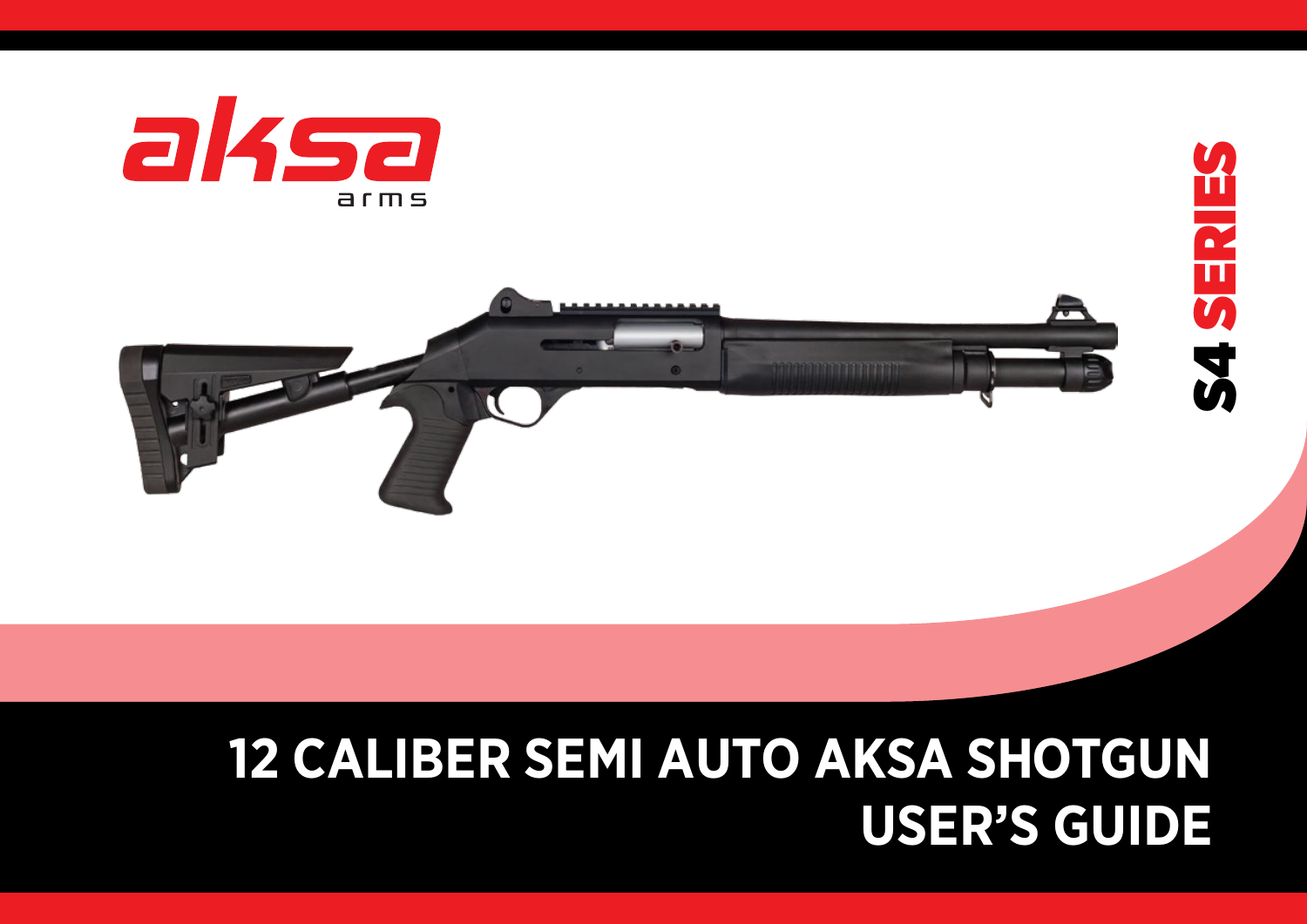# **FIREARMOWNER'SRECORD**

MODEL: AK-SA ARMS S-4 - SERIAL#

DATE \_\_\_\_\_\_\_\_\_\_\_\_\_\_\_ PURCHASED, \_\_\_ \_\_\_ \_\_\_\_\_\_\_

# **IMPORTANT WARNING....** INFORMATION AND SPECIFICATIONS CONTAINED IN THIS MANUAL MAY CHANGE WITHOUT NOTIFICATION CARE AND MAINTENANCE OF YOUR ARMSKON SHOTGUN

#### **1) NEVER ALTER OR MODIFY YOUR SHOTGUN**

This shotgun was produced under specific manufacturer guidelines and should not be changed under ANY circumstances. Altering the trigger, mechanical components, safety mechanisms, or using any other products other those provided in the original box is NOT RECOMMENDED by the manufacturer, and could result death, bodily harm, or compromising your safety or the safety of others. Any alteration made to the firearm also voids the factory warranty.

#### **2) PROPER CARE AND MAINTENANCE**

It is essential that regular maintenance and cleaning be performed to maintain the accuracy, function, and maximize the longevity of your firearm. Before cleaning ALWAYS perform a safety check to make sure that the firearm is unloaded prior to cleaning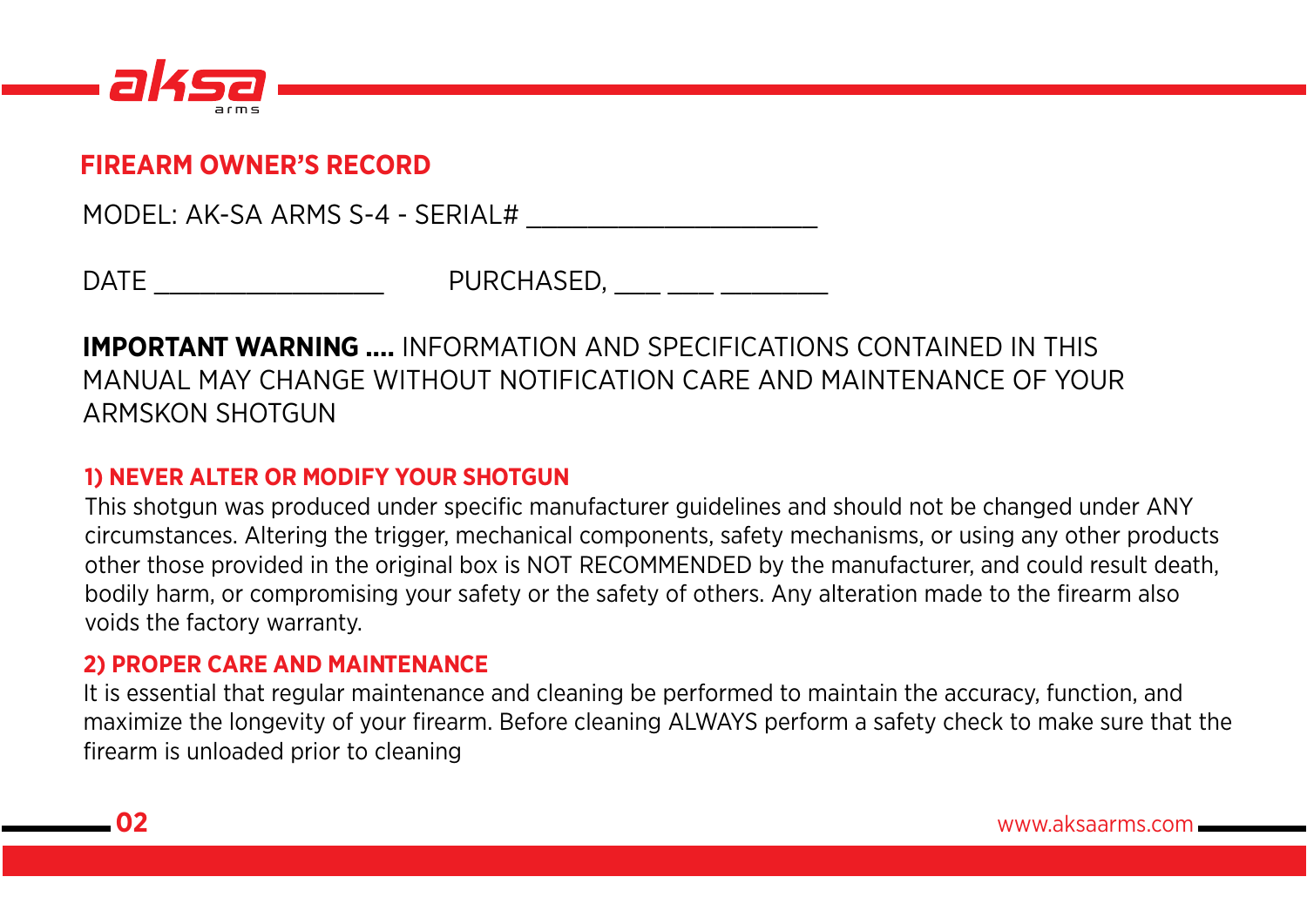

# **CONGRATULATIONS!!!!!**

You are now the owner of the AKSA ARMS shotgun. Your shotgun has an innovative design and is manufactured from high quality materials. With regularly performed maintenance and the use of proper ammunition it will provide you with many years of service.

In order to achieve the best performance and reliability from your shotgun, please read and fully understand all of the instructions, safety guidelines, and warnings carefully in this manual. Your quality shotgun is enormously reliable and safe unless it is handled in a careless or irresponsible manner.

#### **REMEMBER....ITISIMPERATIVETHATTHEFIREARMHANDLERBEFULLYEDUCATEDANDCONSCIOUSOF** THE IMPORTANCE OF EXECUTING PROPER GUN SAFETY RULES WHEN OPERATING ANY FIREARM.

Before using or firing with any live ammunition you should know and fully understand your shotgun's parts, function, and operating mechanisms. So carefully read and fully understand all of the information about the parts and procedures of using the shotgun safely and effectively.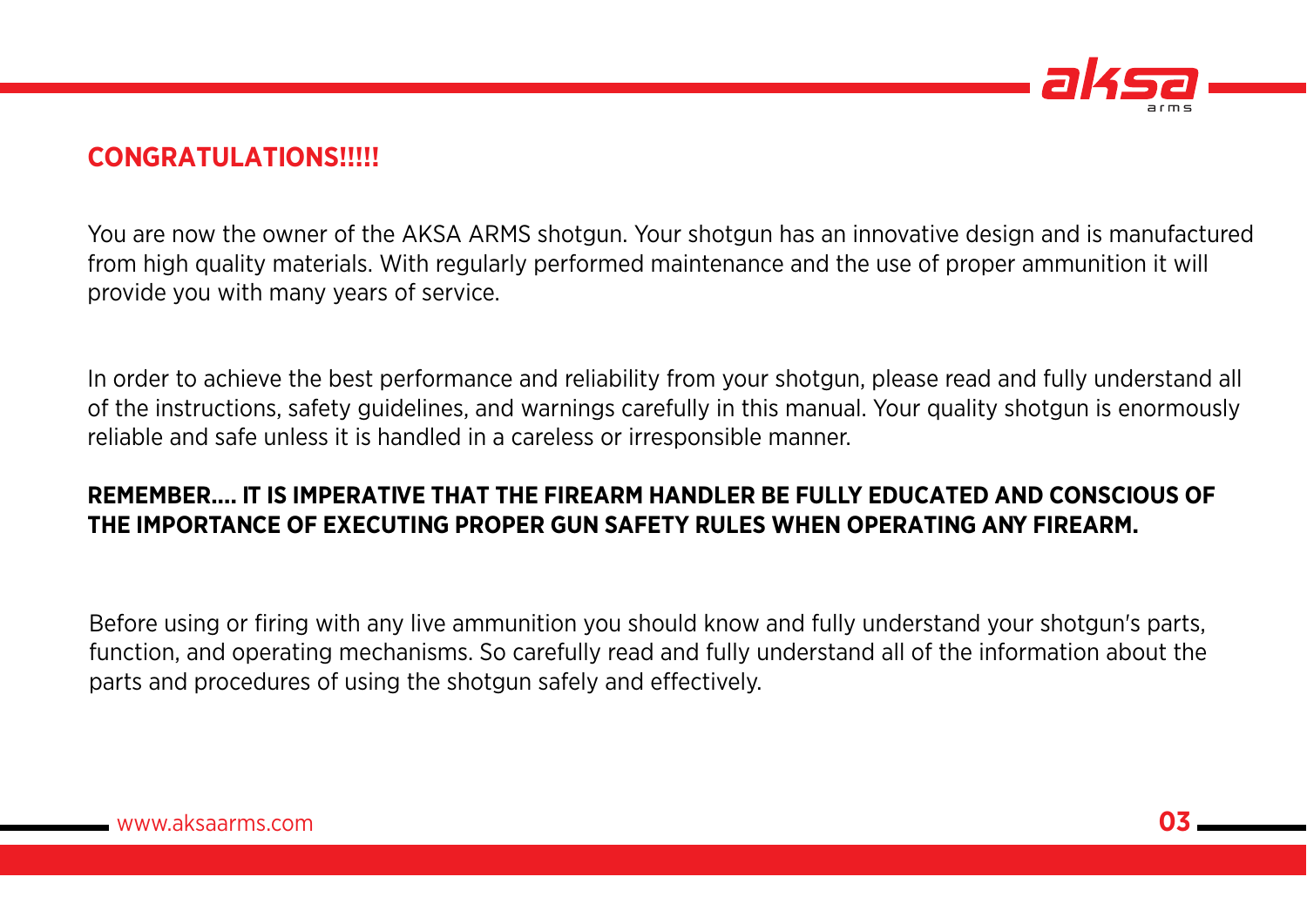

# **AGUNOWNER'SRESPONSIBILITY**

As the owner of a firearm you have the responsibility and obligation of ensuring that any and all shooting, activities are safe for everyone. This requires your personal commitment to carefully read, fully understand, and exercise the principles of proper firearm safety at all times.

# **DISCLAIMER**

THE FIREARM IN WHICH THESE SAFETY RULES APPLY IS SOLD UNDER THE EXPRESSED CONDITIONS THAT THE MANUFACTURER ACCEPTS NO LIABILITY IN PART OR WHOLE FOR BODILY INJURY, DEATH, OR

# PROPERTY DAMAGE FROM:

- IMPROPERLY OR CARELESSLY HANDLING THE FIREARM.
- USING DEFECTIVE, IMPROPER CALIBER, HAND-LOADED, OR RELOADED AMMUNITION.
- INADEQUATE MAINTENANCE OF THE SHOTGUN RESULTING IN CORROSION OR DAMAGE
- NEGLIGENCE OF MALFUNCTIONS
- RESALE IN CONTRADICTION OF ANY APPLICABLE LAWS OR REGULATIONS
- ALTERING OR CONVERTING THE FIREARM'S ORIGINAL AESTHETIC, FUNCTIONING MECHANISMS, ACCESSORIES, OR MECHANICAL CONFIGURATION
- DISCHARGING WITH CRIMINAL INTENT OR NEGLIGENCE.
- FAILURE TO UNDERSTAND, ADHERE TO, AND FOLLOW THE RULES OF FIREARM SAFETY WHEN USING OR HANDLING THE FIREARM.
- OR ANY OTHER CIRCUMSTANCES OUTSIDE THE MANUFACTURER'S DIRECT OR IMMEDIATE CONTROL.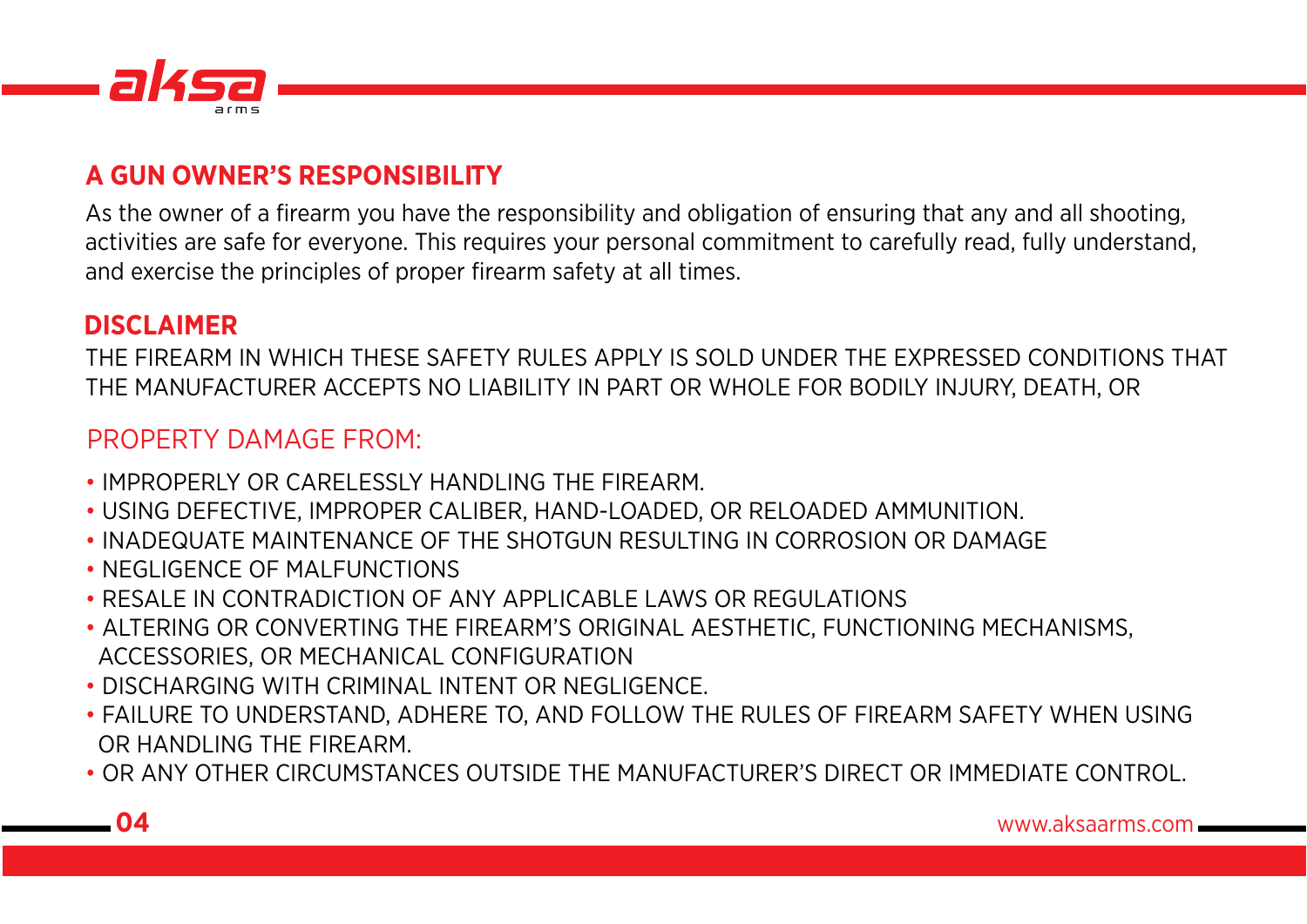

# **FIREARMSAFETY**

IMPORTANT WARNING: IT IS IMPORTANT FOR YOU TO RECEIVE PROPER TRAINING FROM A COMPETENT FIREARMS INSTRUCTOR OR AUTHORITY BEFORE BEGINNING TO SHOOT OR WHEN HANDLING THE FIREARM.

IMPORTANT WARNING: FAILURE TO ADHERE TO THE RULES OF FIREARM SAFETY CAN RESULT IN SERIOUS INJURY, DEATH, OR DESTRUCTION OF PROPERTY

1-) COMPLETELY READ AND UNDERSTAND YOUR OWNER'S MANUAL GUIDELINES BEFORE USING YOUR FIREARM. You should fully understand the function of all of the components and mechanics of the firearm. Before you remove the firearm out of the box thoroughly read the owner's manual on how to properly carry, handle, load, unload, and store your new firearm. Know the rules of proper gun safety and exercise them at all times because failure to do so may result in death or injury to yourself or others. Because it is impossible to list every firearm situation or scenario, be aware that certain circumstances may require additional safety rules unique to a particular situation. In these cases, we recommend that you use

#### 3)ALWAYS LEARN THE SPECIFIC MECHANICAL AND HANDLING CHARACTERISTICS OF YOUR SHOTGUN.

All firearms are different thus it is important for you to understand how to properly carry, use, and handle each one according to its specific guidelines. Before using any firearm, one must completely familiarize them selves with the type of firearm and its specific safe handling procedures for loading, unloading, carrying,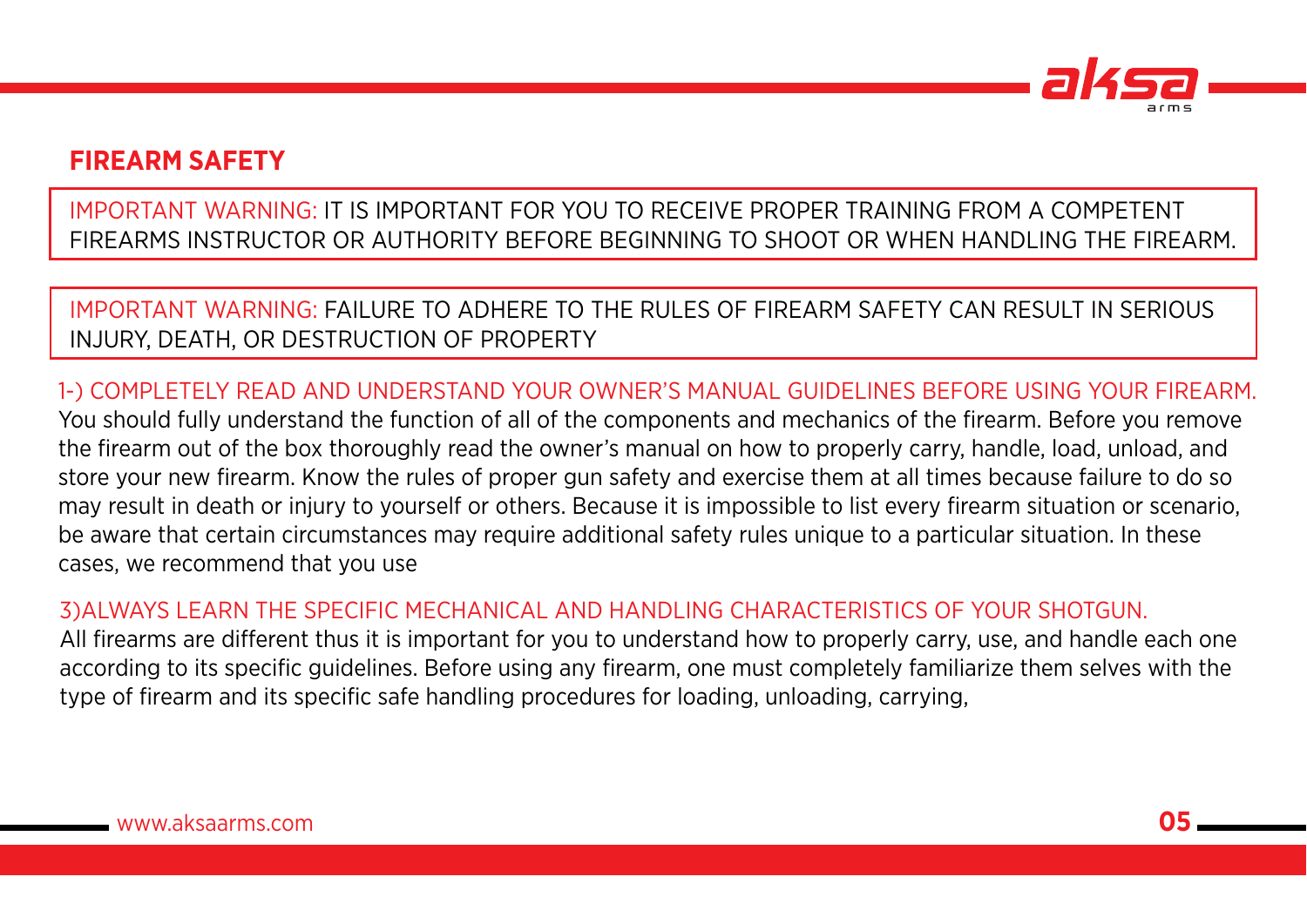

# **NEVER**

• Give the shotgun to any person who has not thoroughly familiarized himself or herself with all of the information, safety rules, and warnings in the owner's manual.

#### 3-) ALWAYS KEEP THE FIREARM UNLOADED UNTIL READY TO USE.

Firearms should be kept unloaded when not in use. Whenever your pick up a firearm, immediately engage the safety device and remove the magazine to visually inspect the chamber and confirm that it is clear. Always unload all ammunition from the chamber and remove the magazine after: **1)** shooting, **2)** before putting the firearm away, **3)** putting it into a holster, **4)** when not in use, and **5)** when handing it over to another person.

# **NEVER**

- NEVER Leave a loaded gun unattended, propped up against a surface, or out of your hands
- Assume a firearm is unloaded, even if you used it last. Always check to make sure that there is no ammunition and the chamber is clear.
- Load a cartridge into the chamber until you are ready to fire.
- Carry or transport your firearm with live ammunition in the chamber.
- Pass a firearm to another person or accept a firearm from another person, until the cylinder or action is open and you have personally checked that the weapon is completely unloaded.
- Haul a loaded firearm openly or in a carrying case.
- Never transfer or hand a loaded firearm to someone else.

#### 4-) ALWAYS KEEP YOUR FINGER OFF THE TRIGGER UNTIL YOU ARE READY TO SHOOT

When holding the firearm be sure to rest your finger on the trigger guard and along the side of the gun.

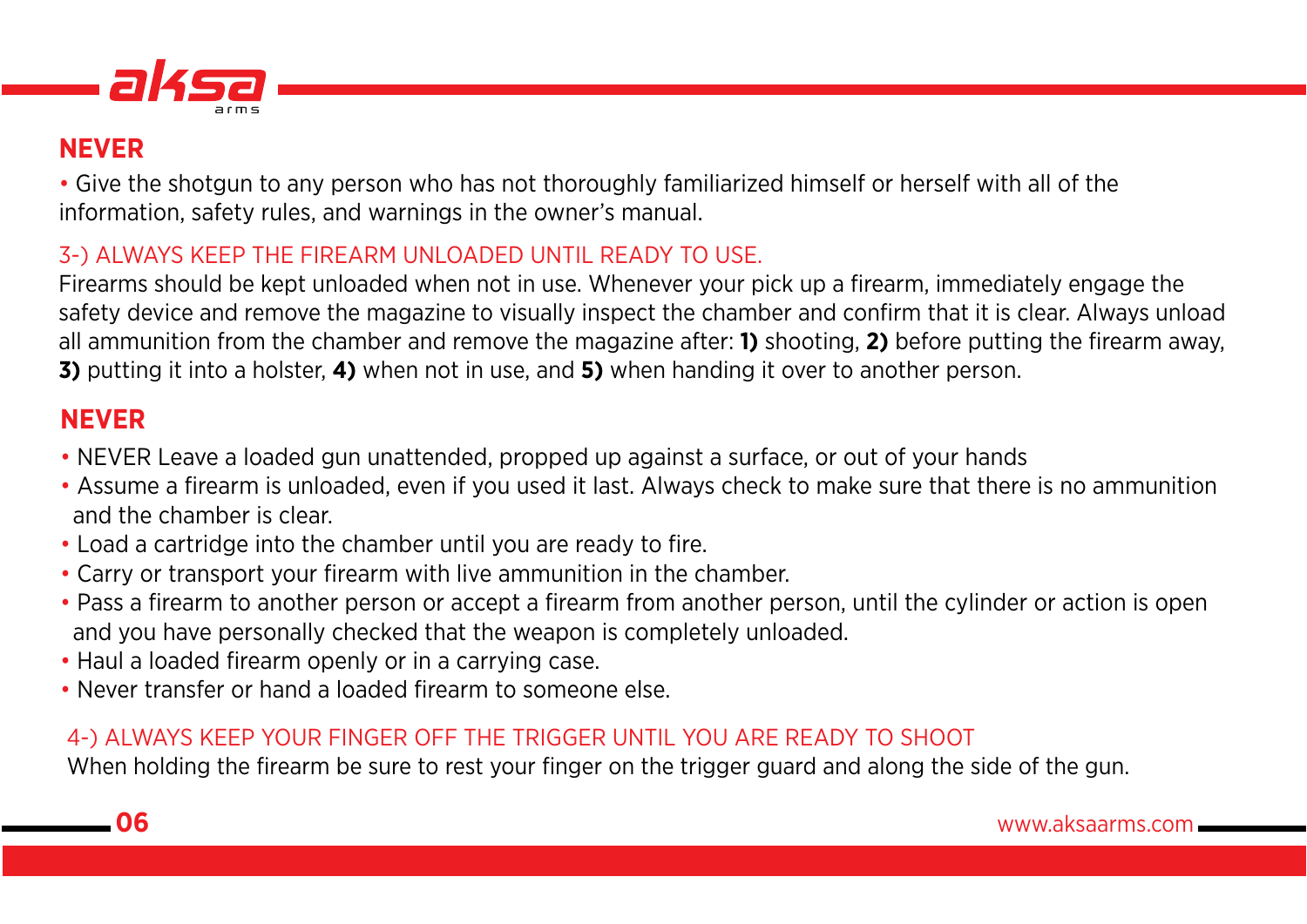

# **NEVER**

- Touch the trigger until you are ready to fire.
- Engage in horseplay while handling a firearm
- Rely on the safety devices of the gun. Mechanical safeties are never foolproof and can wear out and malfunction overtime. Remember to always handle all firearms using proper gun safety guidelines.

#### 5-) ALWAYS KEEP THE GUN POINTED IN A SAFE DIRECTION.

A safe direction is one in which an accidental discharge cannot or would not cause injury or harm to yourself or others. Use extreme caution especially when loading and unloading your firearm. When handling any firearm always treat it as if it was loaded and ready to fire, even if you think it is empty. The recommended carrying position of your shotgun is with the hammer in de-cocked position.

# **NEVER**

- Point your firearm at anything you don't intend to shoot.
- Use a firearm under the influence of alcohol, drugs, or any other substances that may impair your judgment, skills, or physical abilities.
- Target shoot or hunt with a firearm when you are fatigued or too tired to operate the firearm safely.

• Use your firearm if you have an illness or disability that could compromise your judgment and the safety of yourself or others.

#### 6-) ALWAYS USE THE CORRECT AMMUNITION.

All firearms are manufactured to use a certain caliber or gauge of ammunition. Only use ammunition that the , manufacturer has recommended. Always verify before loading that you have the correct ammunition that matches the manufacturer's recommendations. Using improperly reloaded or incorrect ammunition can cause death and injury. This can also damage or destroy your firearm which will void any warranty.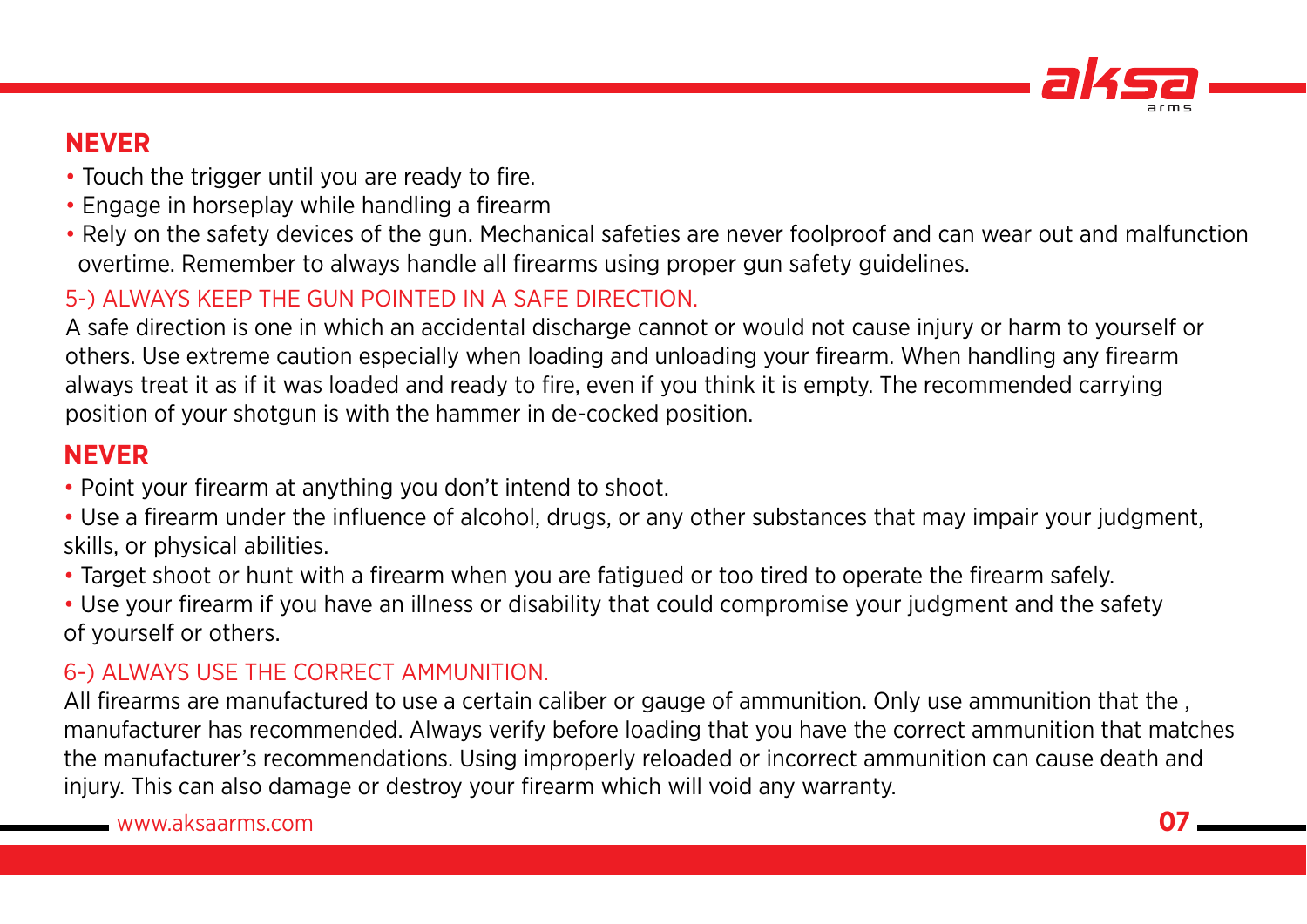

# **NEVER**

- Shoot the gun unless you know you have the proper ammunition.
- Use hand loaded, non-standard or reloaded ammunition
- Fire ammunition that exceeds industry standard pressure specifications.
- Use old, soiled, or damaged ammunition
- Use ammunition which does not feed reliably in your particular firearm as it may malfunction at a critical juncture

#### 7-) ALWAYS STORE YOUR FIREARM IN A SECURED STORAGE AREA TO PREVENT UNAUTHORIZED ACCESS OR USE FROM OTHER INDIVIDUALS.

There are many types of firearm storage devices as well as locking devices that attach directly to the firearm itself. Each individual must consider their particular circumstances so that the firearm is stored and maintained for optimal safety and security. Metal gun safes are recommended over open racks or glass front cabinets. Mechanical safeties built into the firearm can fail and should not be used as a substitute for safe gun handling and adherence to all firearm safety rules. Additionally, always store your ammunition locked up and secured separately from any firearms.

# **NEVER**

- Store or hide a loaded firearm
- Leave your firearms where unauthorized access from other individuals can occur.
- Allow access to individuals who are do not understand or follow the rules of proper gun safety
- Leave a unsecured firearm in a bed, drawer, closet, or any other vehicle that could allow access to children or other unauthorized individuals
- Allow children under the age of 18 access to any firearms without close supervision and proper firearm safety training.

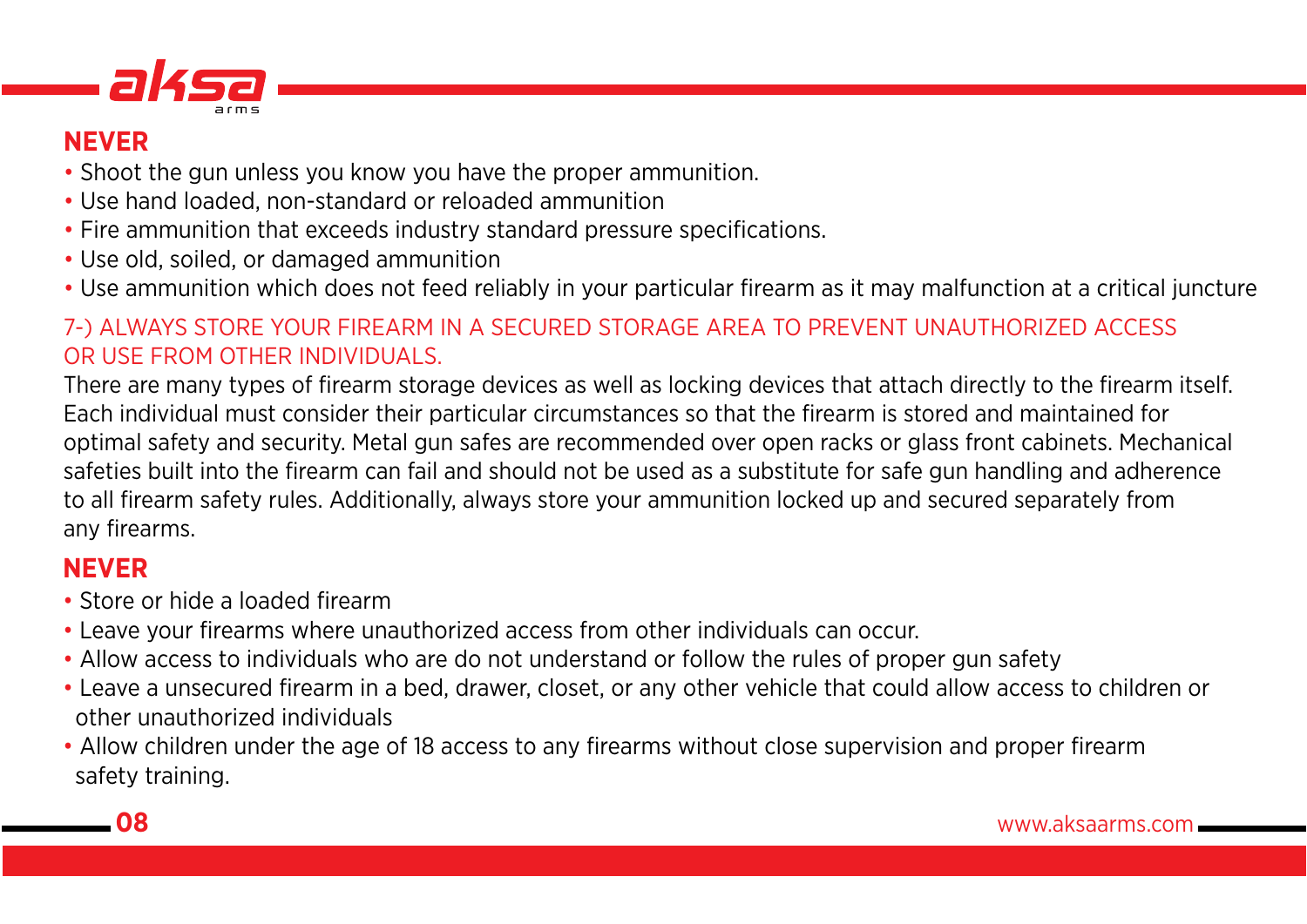

8-) ALWAYS COMPLY WITH ALL LOCAL. STATE, AND FEDERAL LAWS THAT GOVERN THE OWNERSHIP, STORAGE, CARRYING, AND USE OF FIREARMS.

# **NEVER**

- Vandalize any public or private property by using it as a target.
- Poach a game animal out of season
- Kill any animal you don't intend to eat.

# 9-) ALWAYS KNOW YOUR TARGET AND WHAT IS BEYOND.

Before you pull the trigger be sure of your target and what is behind it. Shoot only in areas that have approved backdrops such as a shooting range, or backstops such as a hillside or berm. Also, know how far your shot will travel in case you miss the target or the bullet ricochets.

# **NEVER**

- Fire in the direction in which there are people.
- Fire at a sound, movement, or a flash of color
- Shoot directly upwards or at a high angle of elevation. Firing at or into the air can have enough energy to travel long distances and accidently injure or kill someone.
- Shoot across a highway or other roadway.

#### 10-) ALWAYS WEAR EYE/ EAR/BODY PROTECTION.

Gases and debris can cause injury so it is very important that one wears protective gear to preserve their hearing and eyesight. Also, while in the field wear at least 1000 square inches or more of blaze orange so that you can be visible by others.

# **NEVER**

• Discharge a firearm in a poorly ventilated area.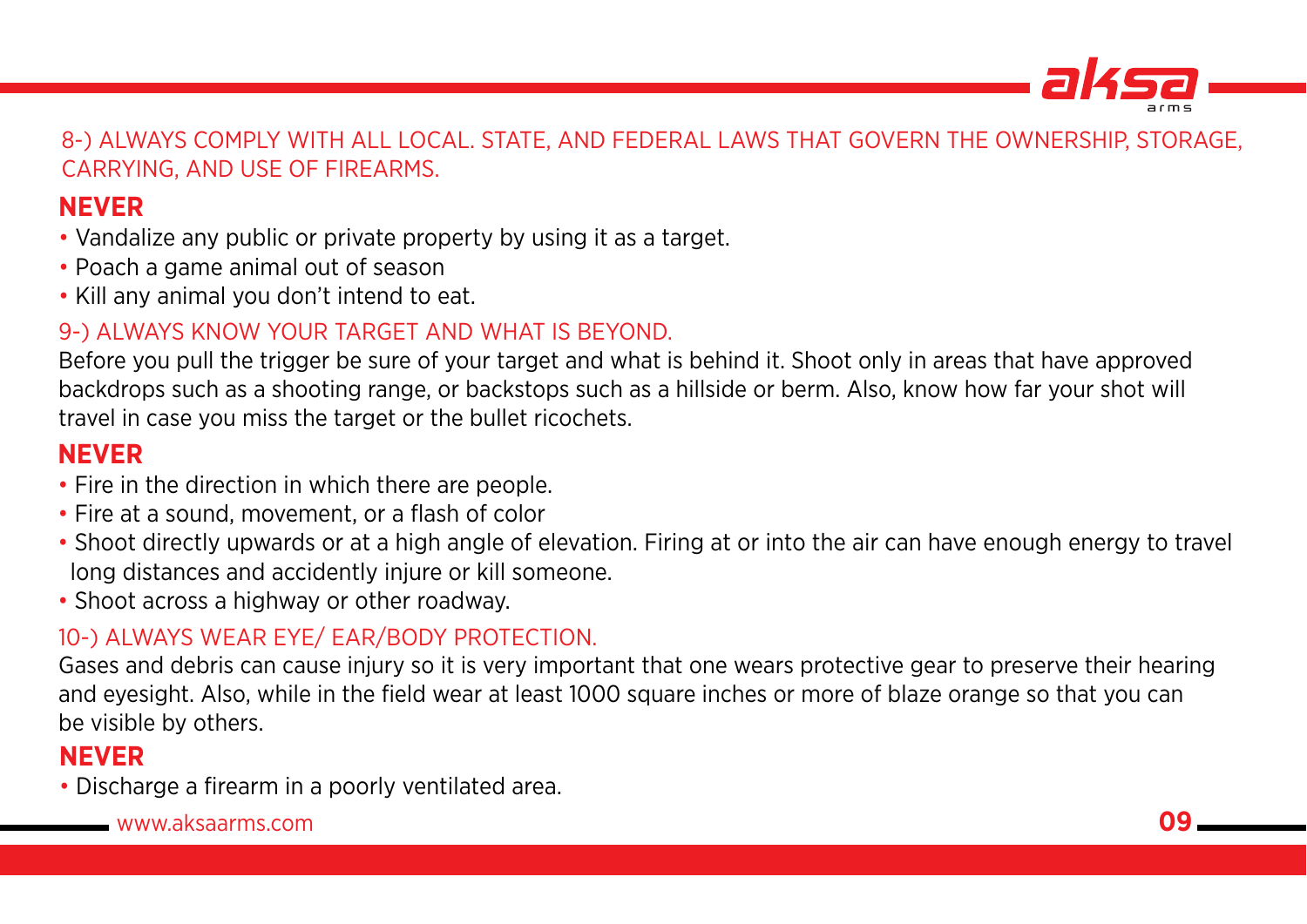

IMPORTANT WARNING !!! POSSIBLE LEAD EXPOSURE CAN OCCUR WHEN DISCHARGING FIREARMS IN A POORLY VENTILATED AREA, CLEANING THE FIREARM, OR HANDLING AMMUNITION. LEAD AND ITS COMPONENTS IS A SUBSTANCE KNOWN TO CAUSE BIRTH DEFECTS, REPRODUCTIVE DESTRUCTION/IMPAIRMENT, CANCER, OR OTHER SERIOUS HEALTH CONDITIONS AND INJURY. ALWAYS HAVE ADEQUATE VENTILATION AT ALL TIMES AND WASH YOUR HANDS AND OTHER CONTACT AREAS THOROUGHLY AFTER EACH EXPOSURE

#### 11-) ALWAYS HANDLE WITH EXTREME CARE IF YOUR GUN FAILS TO FIRE WHEN THE TRIGGER IS PULLED.

If the ammunition doesn't fire when you pull the trigger, STOP! and remember to always keep the firearm pointed in a safe direction. Keep your face away from the breech, then put the safety on, carefully open the action, unload the firearm and dispose of the cartridge safely. Always keep in mind that anytime there is a shell in the chamber, your firearm is LOADED and ready to fire. Even if you tried to shoot and the firearm did not fire, always treat it as if it could still discharge.

#### 12-) ALWAYS TREAT THE FIREARM AS IF IT WAS LOADED, EVEN IF THE SAFETY IS POSITIONED CORRECTLY AND KEEP YOUR FINGERS AWAY FROM THE TRIGGER WHEN LOADING AND UNLOADING.

A gun is a mechanical device and is not foolproof and is subject to wear and tear over time. Always keep your fingers away from the trigger when you are loading and unloading. If the manual safety proves to be ineffective for any reason, danger of an unintentional discharge exists, the weapon is then must be immediately unloaded and restricted from further use. Contact BORA ARMS Arms or the U.S. importer so that the gun can be inspected and repaired by an authorized gunsmith.REMEMBER..THAT ANY FIREARM SAFETY MECHANISMS CAN FAIL, EVEN IF THE SAFETY IS ENGAGED. YOU SHOULD ALWAYS ASSUME THAT A FIREARM IS LOADED WHEN HANDLING IT

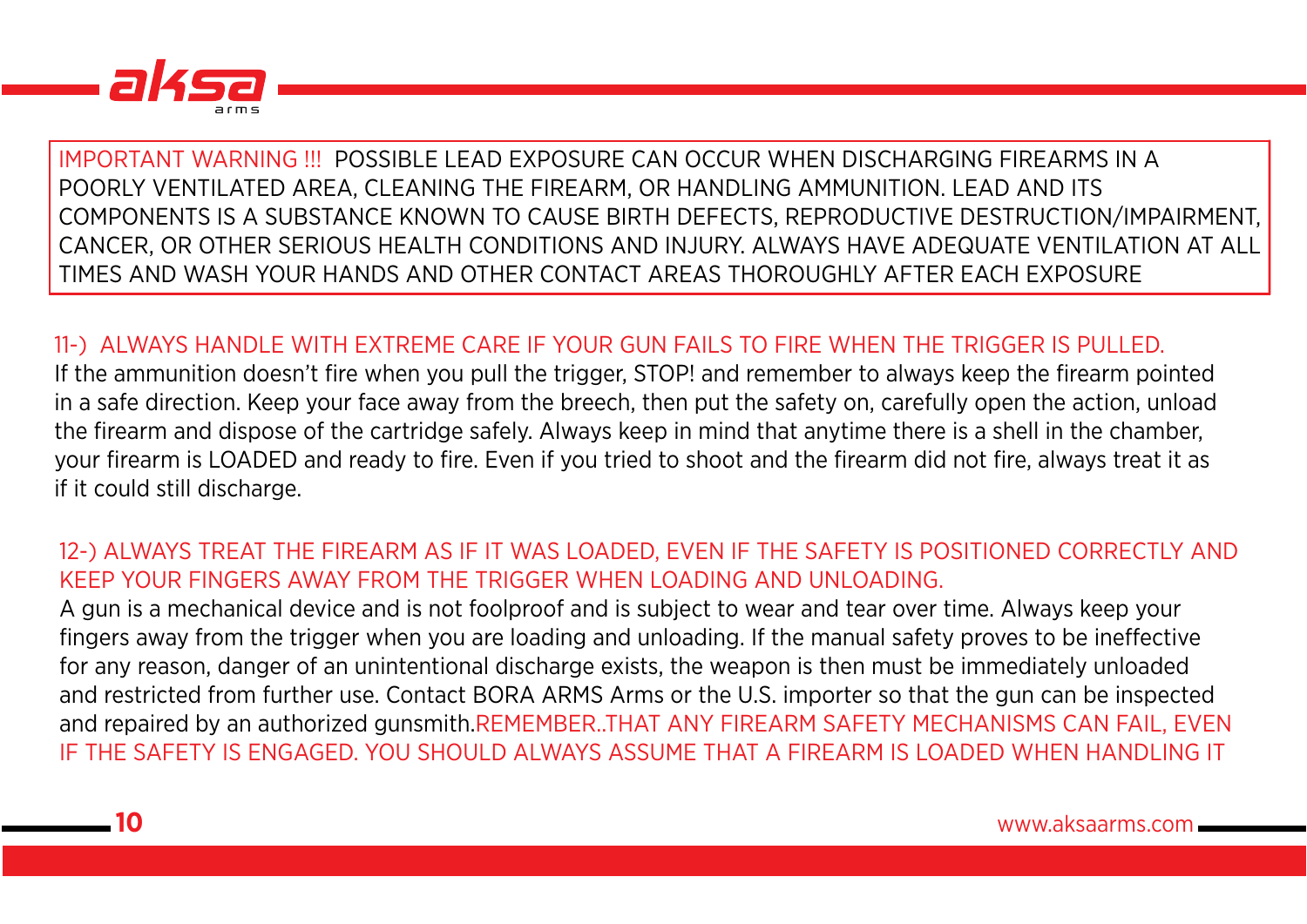

#### 13-) ALWAYS KEEP YOUR SHOTGUN IN THE SAME MECHANICAL AND STRUCTURAL CONFIGURATION AS IT WAS WHEN IT WAS MANUFACTURED.

This shotgun was produced under specific manufacturer guidelines and should not be altered or changed under ANY circumstances. Performing conversions by altering the trigger, mechanical components, safety mechanisms, or using any other products other those provided in the original box is **NOTRECOMMENDED** by the manufacturer, and could result death, bodily harm, or compromising your safety or the safety of others. Any alteration made to the firearm also voids the factory warranty. Like any mechanical device it is subject to normal wear and tear from use. In order to maintain optimal safety and performance it should be periodically serviced. You must regularly clean and lubricate your firearm to maintain its functionality, accuracy, safety, and reliability. Always before cleaning or lubricating any firearm make sure that you perform a safety check to make sure that the firearm is completely unloaded prior to performing any routine maintenance. If for some reason your firearm does require repairing, you must contact the U. S. importer for an approved service provider. Using unauthorized personnel to repair your firearm will void your manufacturer's warranty

#### **NEVER**

• Alter, convert, or change your firearm from its original manufacturer's configuration.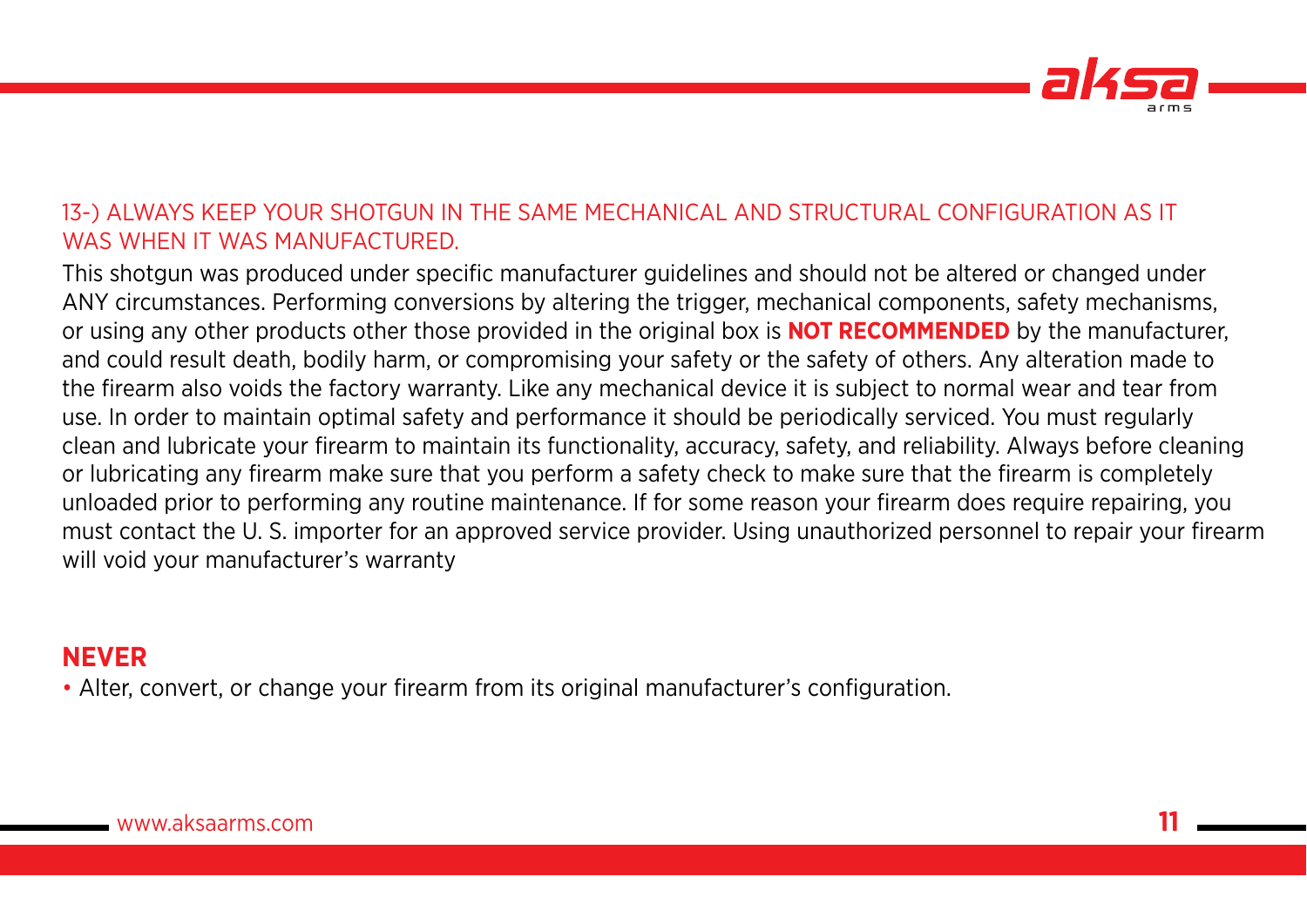

IMPORTANT WARNING !!! THIS FIREARM WAS DESIGNED TO FUNCTION PROPERLY IN ITS ORIGINAL CONDITION. THE MANUFACTURER WILL NOT BE HELD LIABLE OR LEGALLY RESPONSIBLE FOR ANY ALTERATION PERFORMED ON THE FIREARM AFTER IT LEAVES THEIR CONTROL. THIS INCLUDES ANY ADDITION OR SUBSTITUTION OF PARTS OR ACCESSORIES THAT ARE NOT MANUFACTURED BY PANZER ARMS IND.CO.LTD.STI. ANY CHANGES MADE TO THE FIREARM IS SPECIFICALLY CONTRARY TO OUR INSTRUCTIONS AND WE EXPRESSLY DO NOT AUTHORIZE ANY CHANGES BE MADE AFTER MANUFACTURE. DO NOT JEOPARDIZE THE SAFETY OF YOURSELF OR OTHERS BY MAKING MODIFICATIONS TO YOUR FIREARM.

#### 14-) ALWAYS MAKE SURE THE BARREL IS CLEAR OF ANY OBSTRUCTIONS BEFORE SHOOTING.

Before loading always perform a safety check to make sure that there is no ammunition in the chamber or magazine. Examine the barrel for any obstructions or debris such as excess lubricant, dirt, or grease. If the bore is obstructed it can cause increased pressure causing the barrel to bulge or burst during use. Always use a cleaning rod and patch to remove any residues or obstructions in the barrel. Be familiar with your firearm. If the noise or recoil seems muffled or weak then **STOP!** And proceed to unload your firearm and check to make sure nothing is lodged in the barrel.

#### **NEVER**

• Try to shoot out an obstruction by loading another shell and firing.

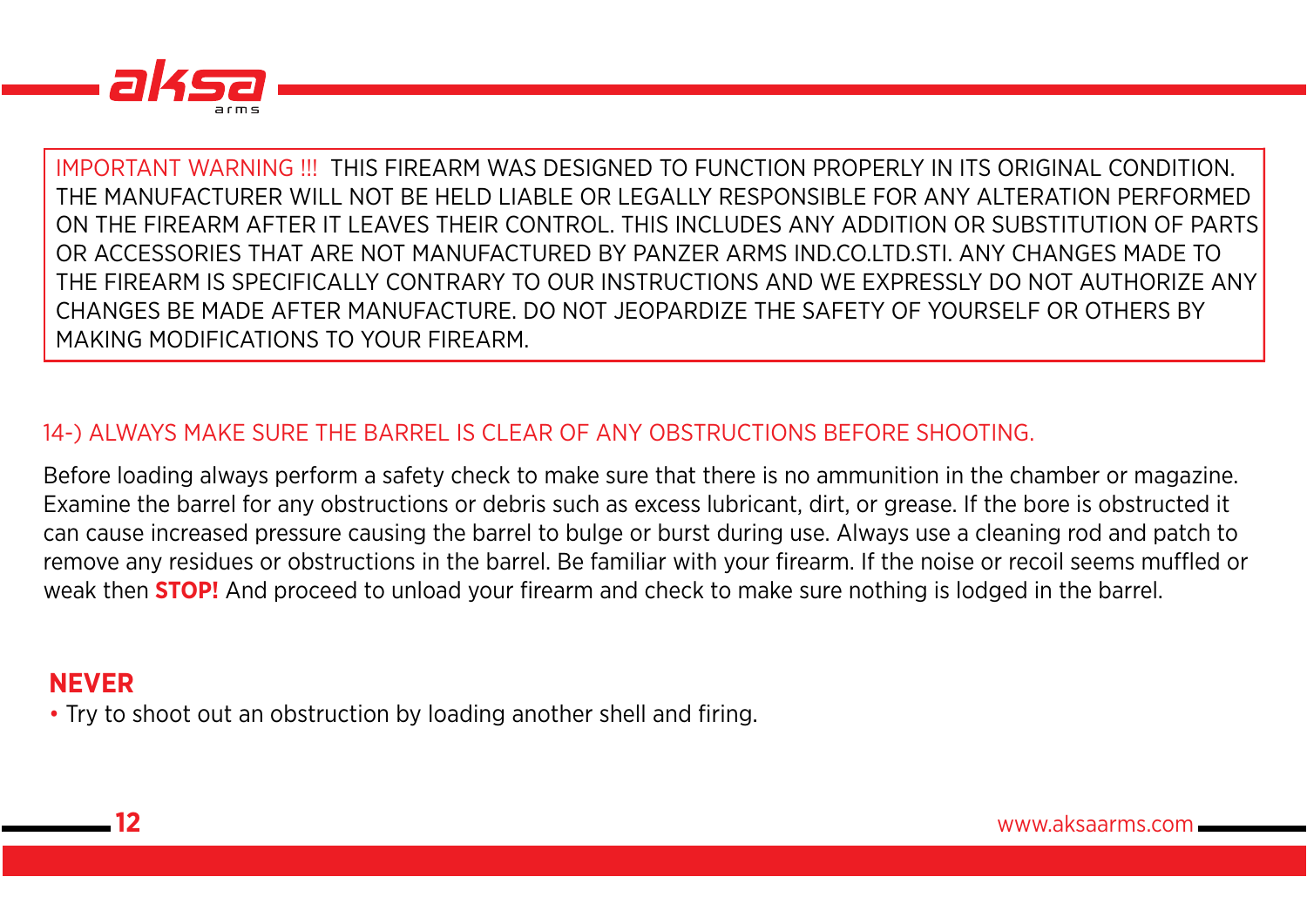

# **SERIAL NUMBER OF THE FIREARM**

The serial number is located on various parts of the shotgun. Each serial number is specific to that shotgun and is used for identification and registration. It is recommended that you record your serial number in your manual and keep the information in a secured location.

#### **LOADINGTHESHOTGUN**

- 1- First, point the shotgun in a safe direction. Remember, a safe direction means that the gun is pointed so that even if it were to go off, it would not cause injury, damage, or death. Always perform a safety check to make sure that the chamber is empty.
- 2- When the magazine is empty, the bolt catch lever holds the bolt open at the rear. Press the magazine release to remove the empty magazine and insert a loaded magazine. Remember to only use ammunition that is recommended by the manufacturer
- 3- Push down the bolt catch lever with the thumb of the shooting hand and this will allow the bolt to move forward and chamber a round.

#### **THE SHOTGUN IS NOW LOADED AND READY TO FIRE!**

**IMPORTANTWARNING:**ALWAYS UNLOAD YOUR FIREARM IMMEDIATELY AFTER SHOOTING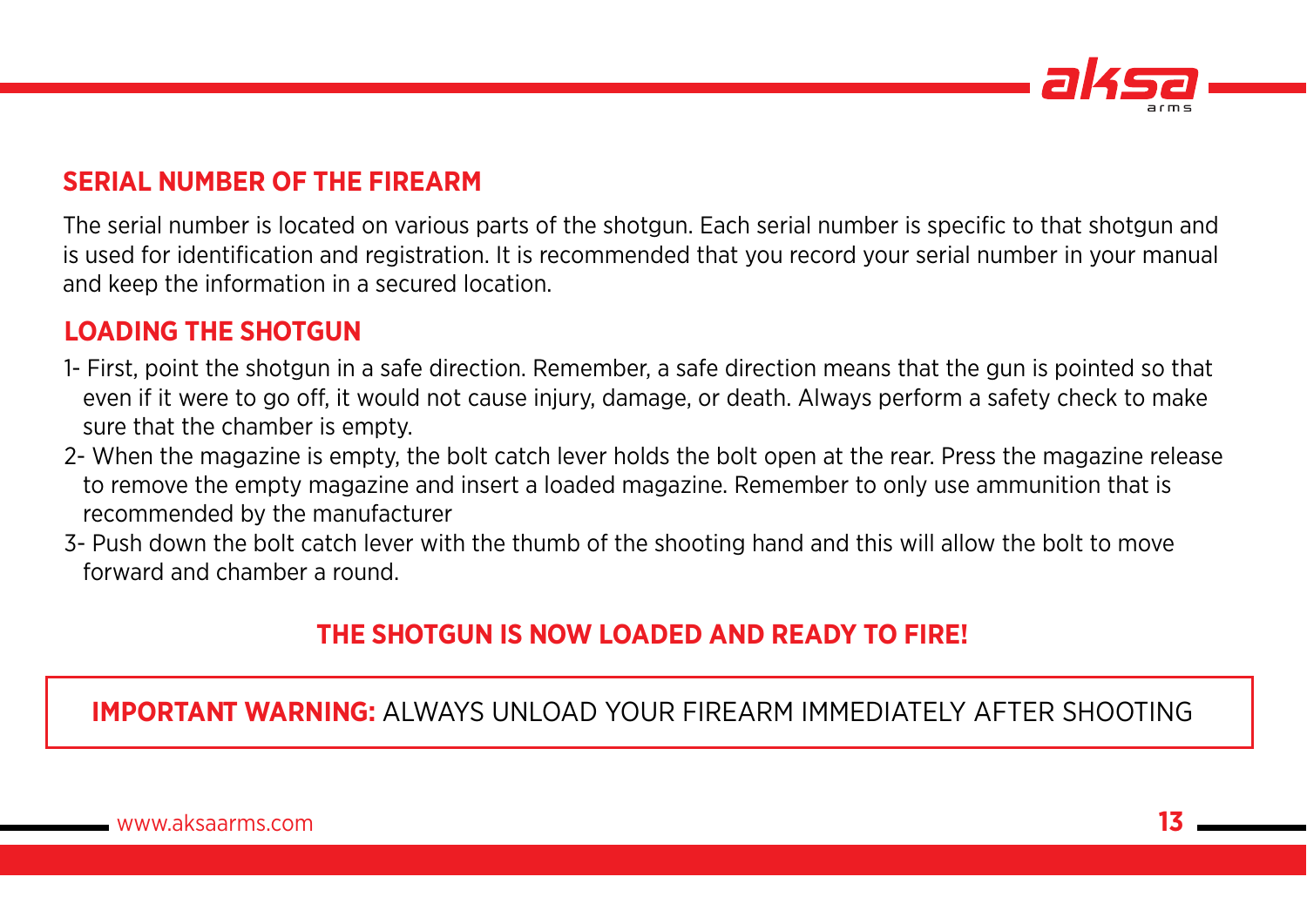

# **UNLOADINGTHESHOTGUN**

1-) Point the shotgun in a safe direction. Remember, a safe direction means that the gun is pointed so that even if it were to go off, it would not cause injury, damage, or death.

2-) Keep your fingers off the trigger and remove the magazine

3-) Pull back the charging handle one or more times to insure the chamber is empty. Watch for a live round or empty case to be ejected. Pull the charging handle fully rearward and lock the bolt with the bolt catch lever. 4-) Make sure the last round in the chamber has been extracted and ejected. Visually and physically check the chamber and the magazine well to make sure the shotgun has been fully unloaded. Perform a safety check by physically inserting your index finger in the chamber to feel for the presence of a round or cartridge case in the chamber.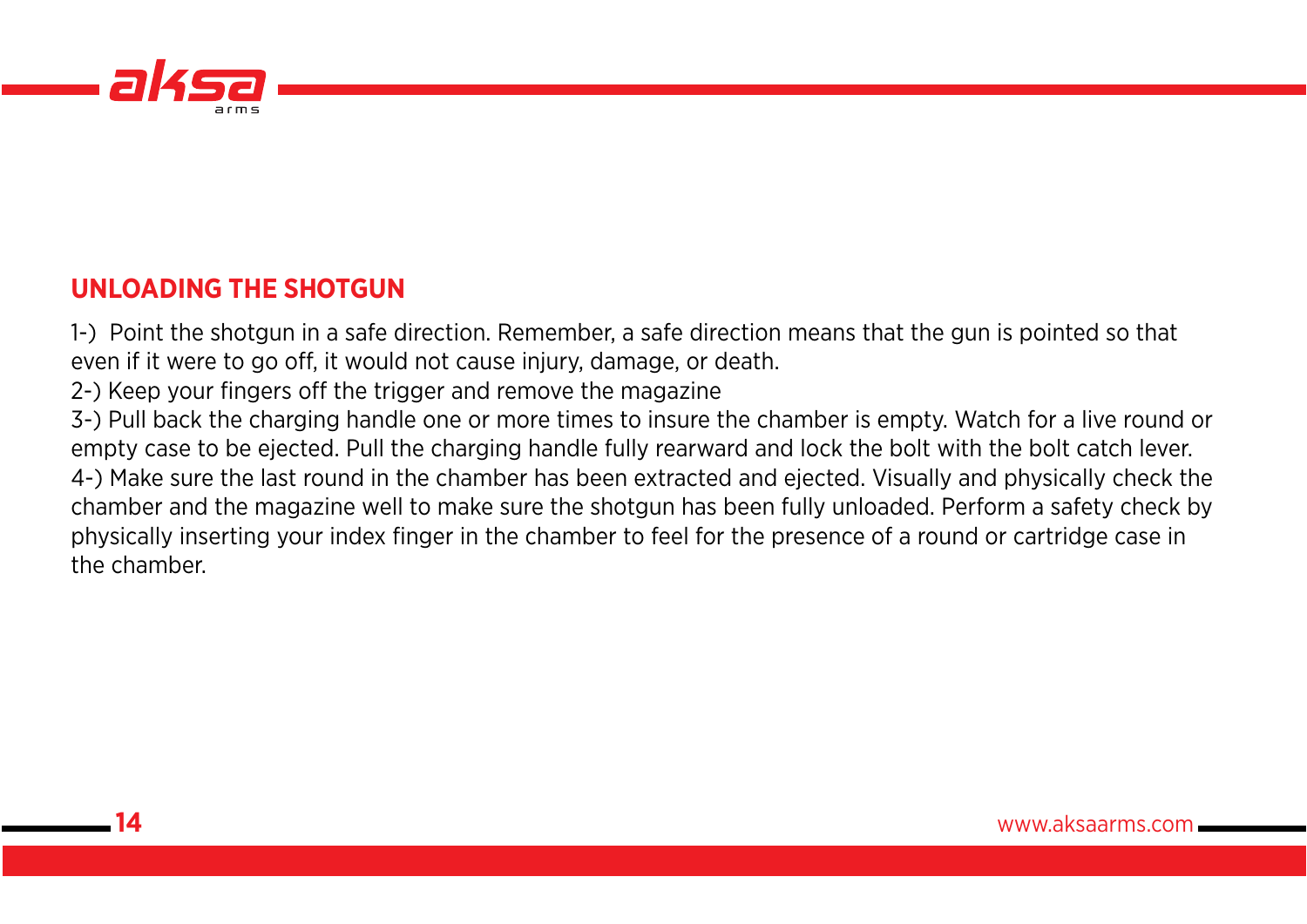aksa arms

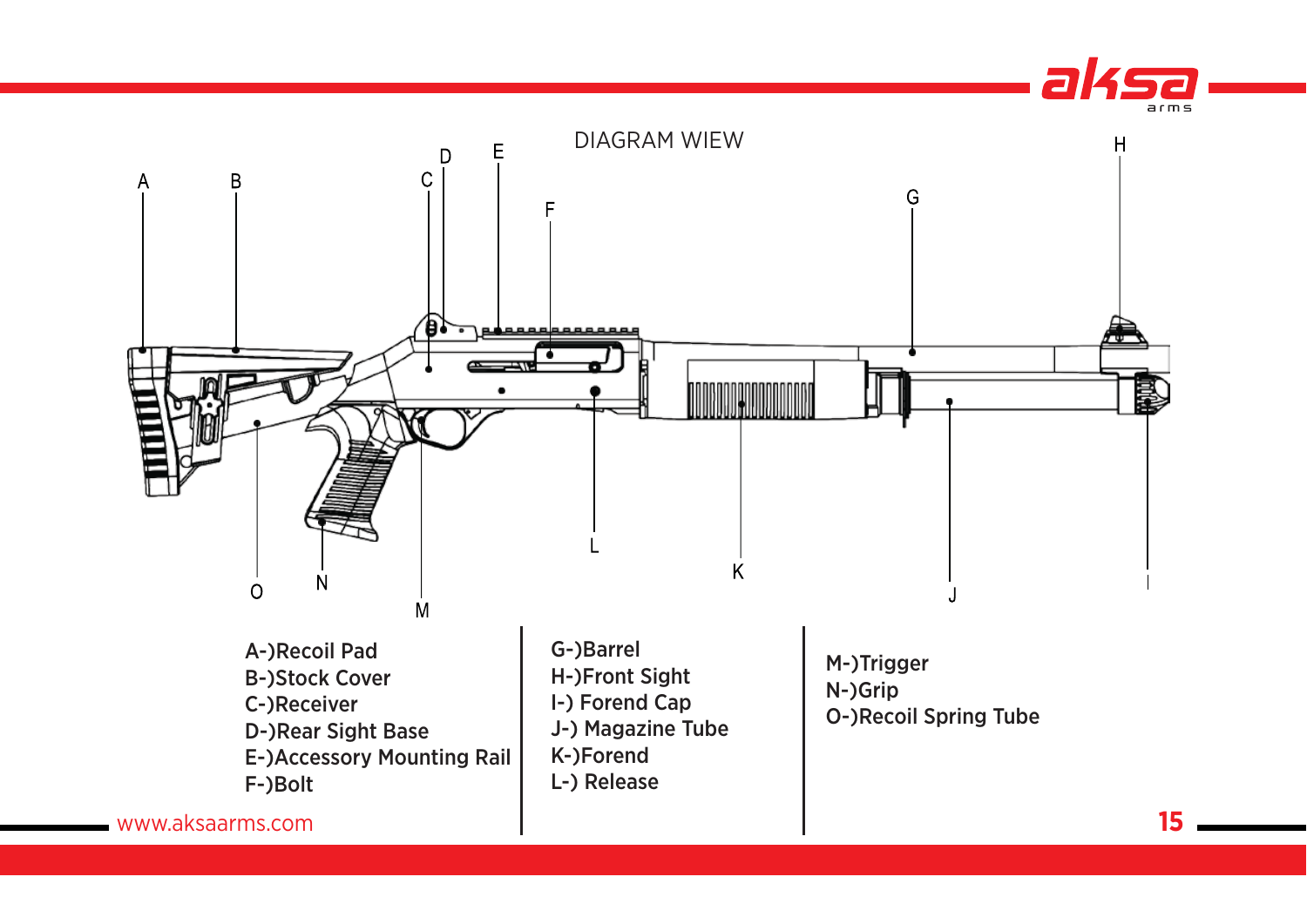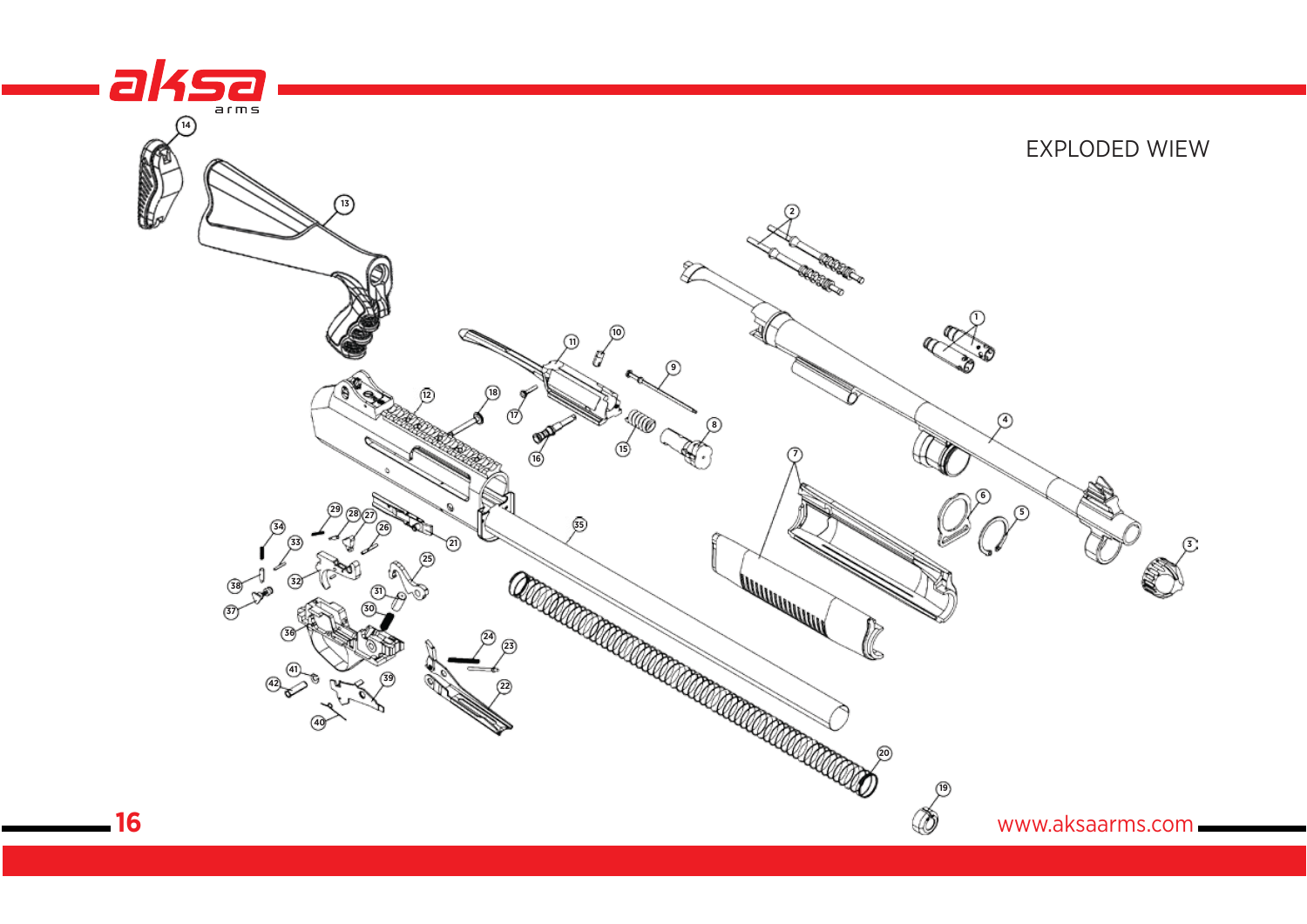

#### **PART LIST**

- 1 Gas Plug
- 2 Gas Piston
- 3 Forend Cap
- 4 Barrel
- 5 Sling Plate Retainer
- 6 Sling Attachment Plate
- 7 Forend
- 8 Bolt Head Assembly
- 9 Firing Pin
- 10 Locking Head Pin
- 11 Bolt
- 12 Accessory Mounting Rail
- 13 Buttstock
- 14 Recoil Pad
- 15 Firing Pin Spring 16 - Bolt Handle 17 - Firing Pin Retaining Pin 18 - Trigger Guard Pin 19 - Magazine Spring Seal Ring 20 - Magazine Spring 21 - Shell Stop 22 - Carrier 23 - Carrier Spring Plunger 24 - Carrier Spring 25 - Hammer 26 - Disconnector Pin 27 - Disconnector
	- 28 Disconnector Plunger
- 29 Disconnector Spring
- 30 Hammer Spring
- 31 Hammer Spring Cap
- 32 Trigger
- 33 Safety Plunger Retaining Pin
- 34 Safety Plunger Spring
- 35 Magazine Tube
- 36 Trigger Group
- 37 Safety Button
- 38 Safety Plunger
- 39 Carrier Drop Lever
- 40 Shell Release Lever Spring
- 41 Trigger Guard Pin Ring
- 42 Trigger Pin Bushing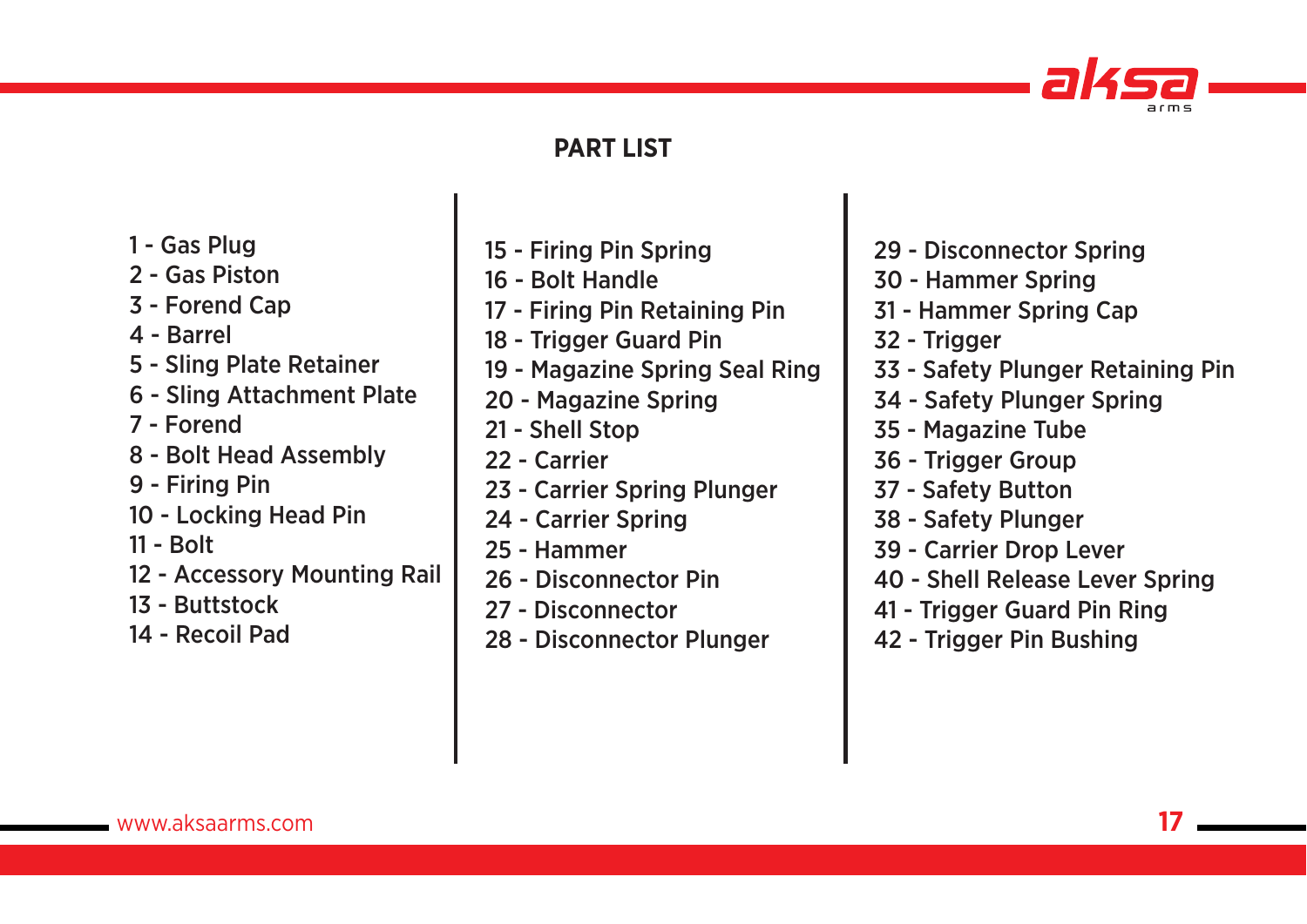

# SHOTGUN DISASSEMBLY INSTRUCTIONS

**MANUFACTURERSWARNING:** THIS MANUFACTURED FIREARM WAS DESIGNED TO PERFORM WITH ITS ORIGINAL PARTS. IT IS YOUR RESPONSIBILITY TO MAKE SURE THAT ANY PARTS YOU BUY ARE AUTHENIC AND CORRECTLY INSTALLED AND THAT THE PARTS HAVE NOT BEEN ALTERED OR CHANGED. IT IS IMPERATIVE THAT ONLY FACTORY PARTS BE USED AS REPLACEMENTS TO ASSURE THAT THE FIREARM REMAINS FUNCTIONALLY SAFE AND OPERATES ACCURATELY. THE GUN OWNER ACCEPTS FULL RESPONSIBILITY FOR THE CORRECT REASSEMBLY AND FUNCTIONING OF THE FIREARM AFTER ANY DISASSEMBLY OR REPLACEMENT OF PARTS.





1) Unscrew the fore-end cap 2) Slide The fore-end off the magazine tube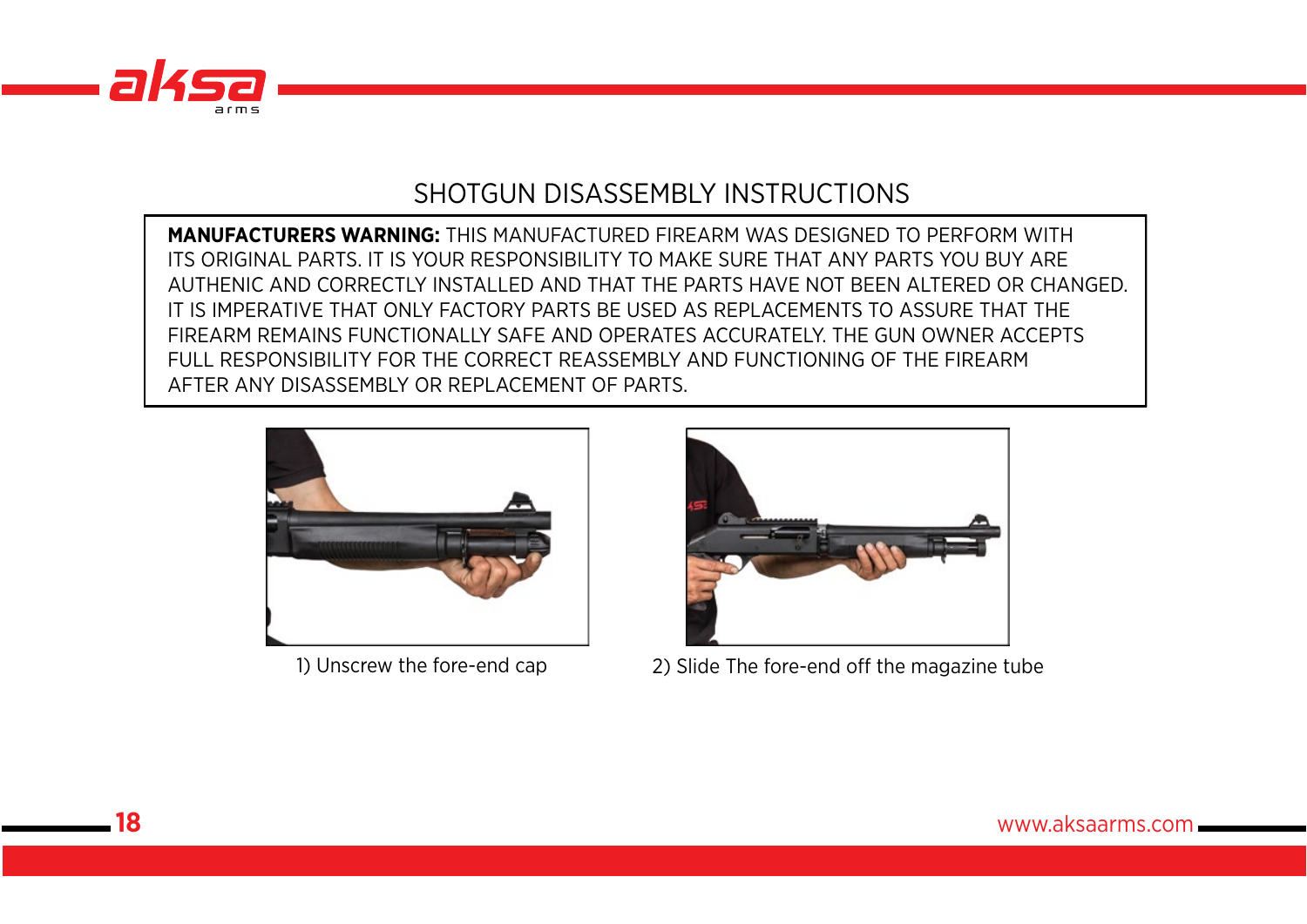



3) Move back the mechanism and ensure that cocking lever comes to the middle of the mechanism bearing; then, pull out and remove the cocking lever. During this operation, hold the cocking-bar so that the spring doesn'tpush it forward





4) Take out the trigger group anchor pin.



5) Pull the trigger group and detach from the receiver 6) After you remove the Trigger Group, the bolt assembly and action bar sleeve can be removed from the shotgun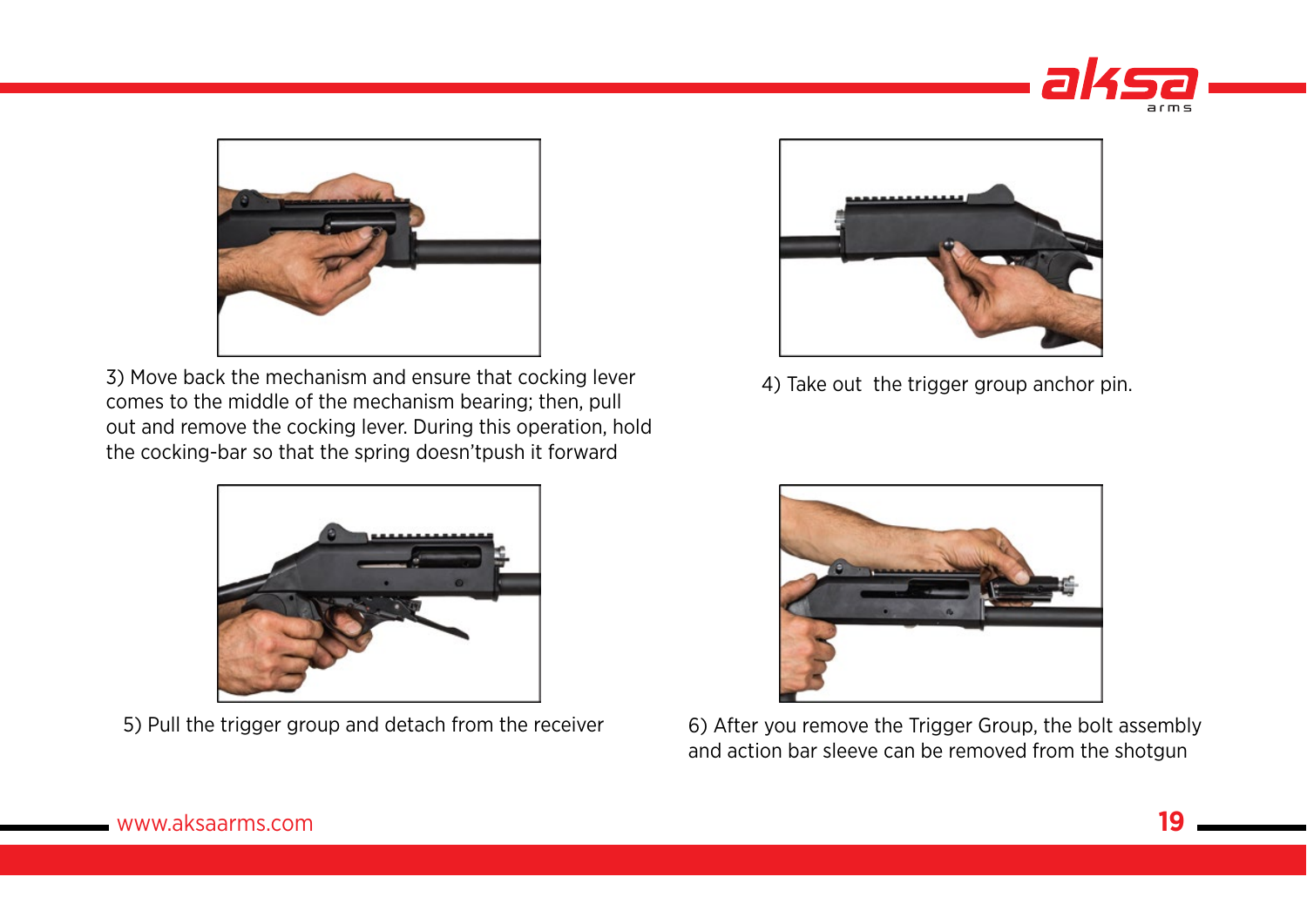

#### **WARRANTY**

The manufacturer provides to the original retail purchaser a LIMITED WARRANTY for a period of one (1) year from the date of purchase against defects in material or workmanship. It will be the discretion of the manufacturer and importer as to whether the parts/labor or replacement will result in a charge to the consumer. The importer or manufacturer has the right to research, inspect, and test the weapon to assess any claim made under the warranty.

#### **WARRANTYEXCLUSIONS**

The warranty is VOID if the firearm has been altered, abused, misused, damaged by accident, fired with hand loaded or reloaded ammunition, obstructions in the barrel, or damage due to failure to provide regular and necessary maintenance. Also this warranty is VOID if any unauthorized repair or alteration is performed on the firearm.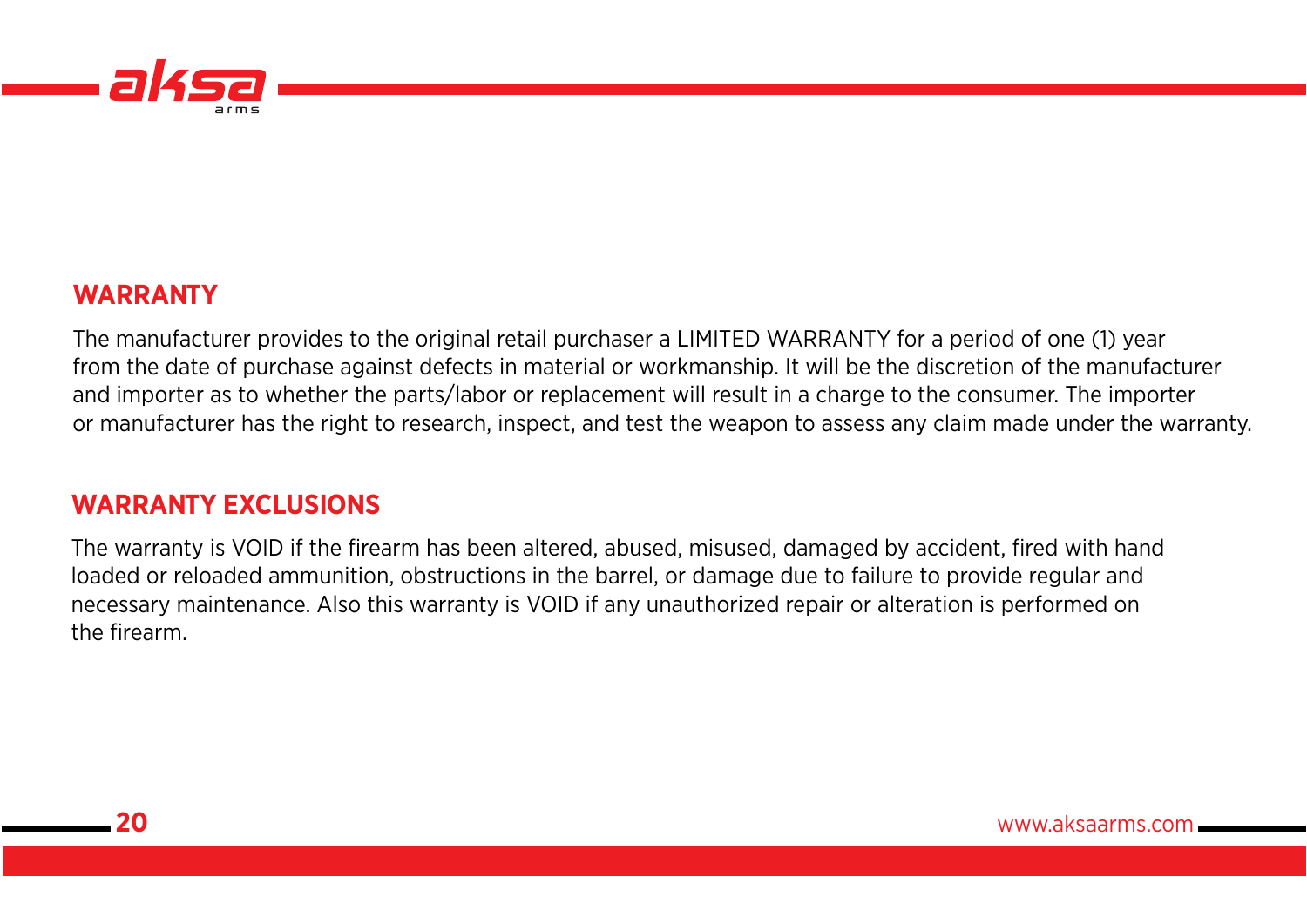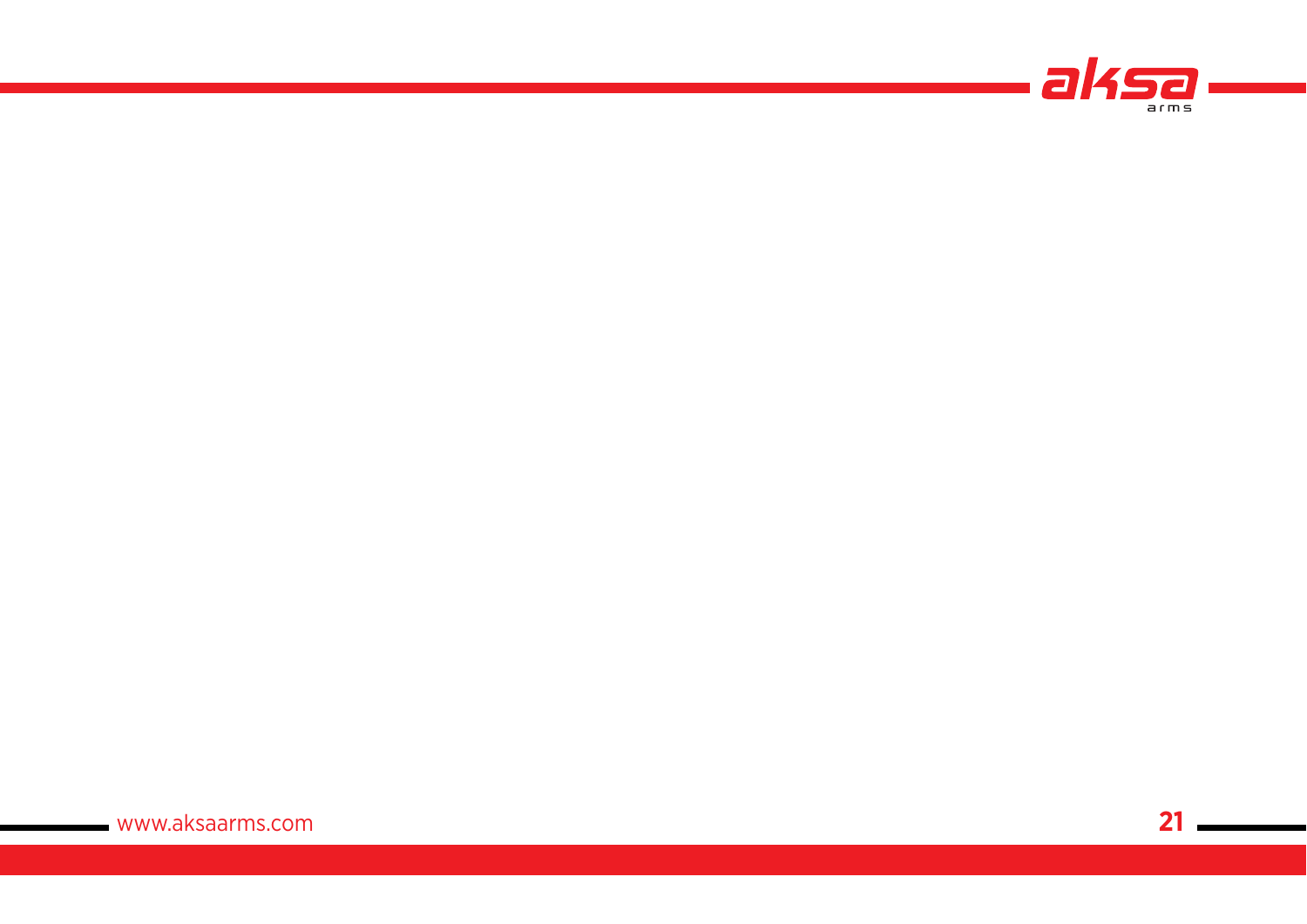

# **NOTES**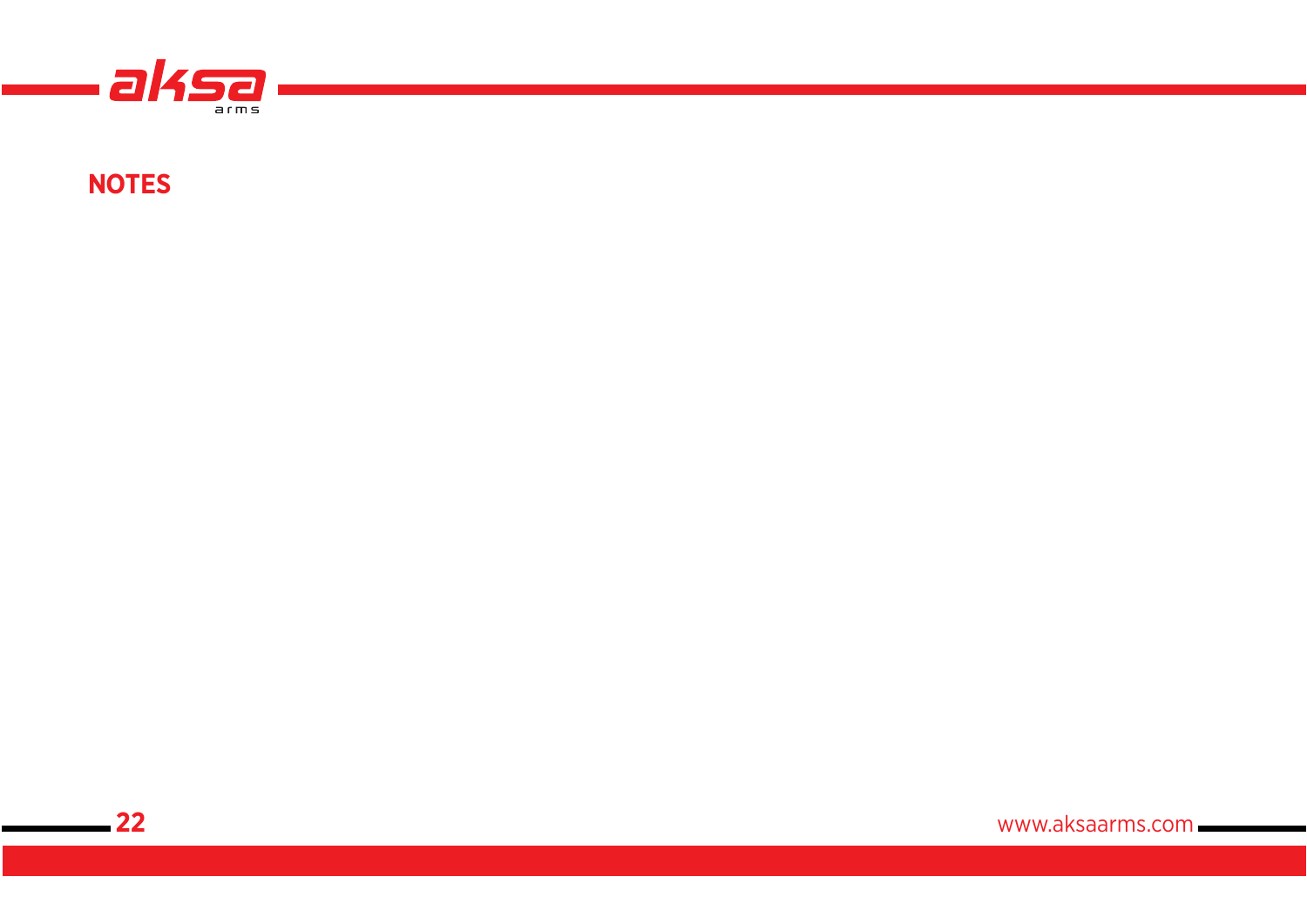

# **NOTES**